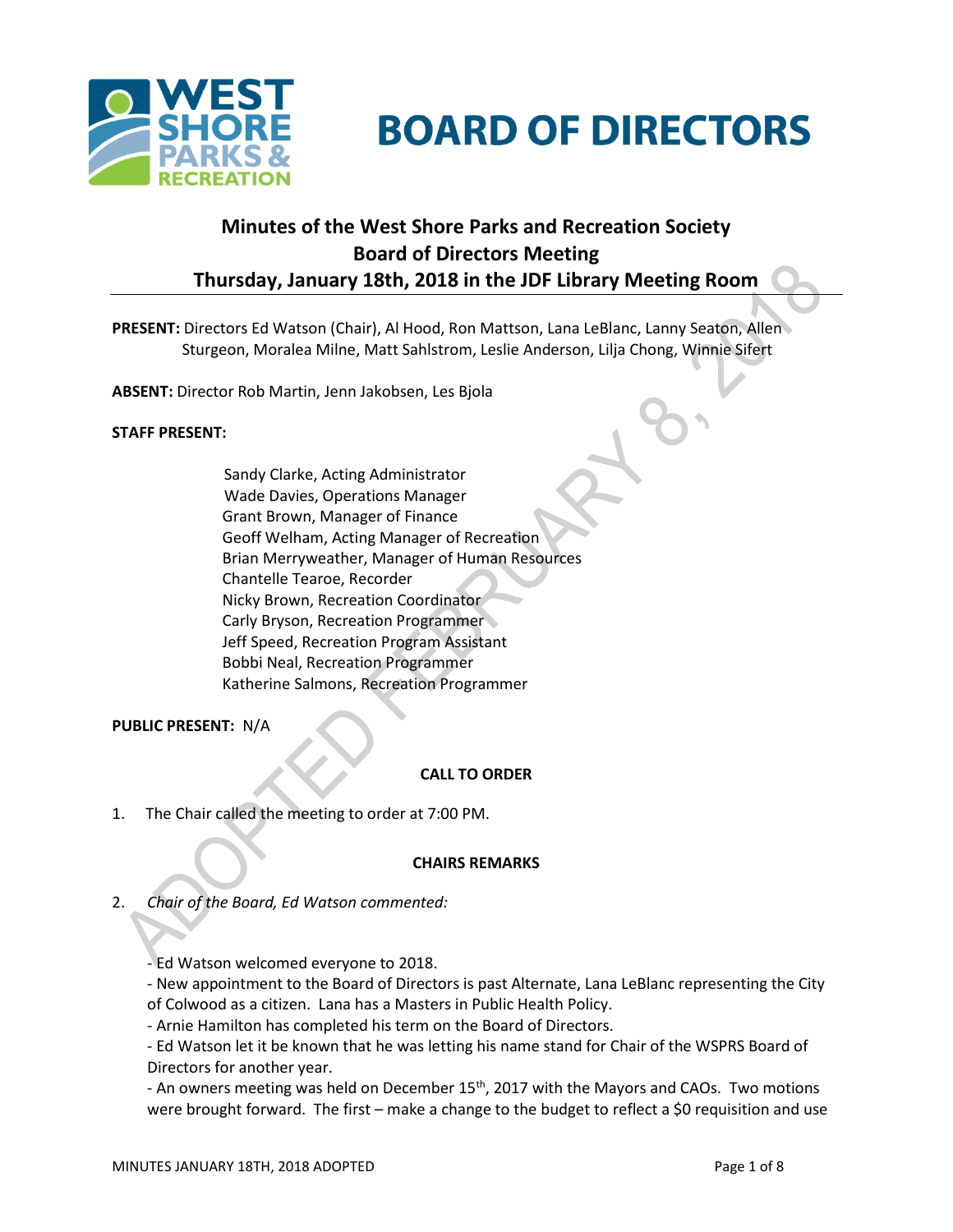the reserve to fill the shortfall. The second – hire the consultant proposed by City of Langford to review the Governance and management of WSPR. The motions will be brought to councils for their consideration and approval. If you would like a copy of the consultant's proposal, see Ed Watson.

#### **ELECTION OF OFFICERS**

3. Ed Watson turned the election over to Acting Administrator, Sandy Clarke.

Acting Administrator, Sandy Clarke commented that the Society Act is going through a transition that requires citizen appointees to sign a letter consenting to act as a Director if they were not present during the acclamation. We will circulate letters to those directors for their signatures.

#### **a) Chair**

Nominations were called for Chair.

Director, Moralea Milne nominated Director, Ed Watson (seconded by Director, Ron Mattson). Director, Ed Watson accepted the nomination.

The Acting Administrator called three times for further nominations and hearing none, Director, Ed Watson was elected as Chair.

Director, Ed Watson assumed the Chair at this time.

#### **b) Vice-Chair**

Nominations were called for Vice-Chair.

Director, Moralea Milne nominated Director, Leslie Anderson (seconded by Director, Ron Mattson). Director, Leslie Anderson accepted the nomination.

The Chair called three times for further nominations and hearing none, Director, Leslie Anderson was elected as Vice-Chair.

#### **c) Finance Chair**

Nominations were called for Finance Chair.

Director, Moralea Milne nominated Director, Les Bjola (seconded by Director, Leslie Anderson). In his absence, the Chair confirmed Director, Les Bjola has expressed acceptance of the nomination via a previous discussion.

The Chair called three times for further nominations and hearing none, Director, Les Bjola was elected as Finance Chair.

#### **APPOINTMENTS**

4. a) GVLRA Representative and Alternate

The Chair called for a volunteer for the Greater Victoria Labour Relations Association Representative.

Director, Leslie Anderson expressed interest in continuing on as the GVLRA Representative. Director, Leslie Anderson was appointed as the GVLRA Representative.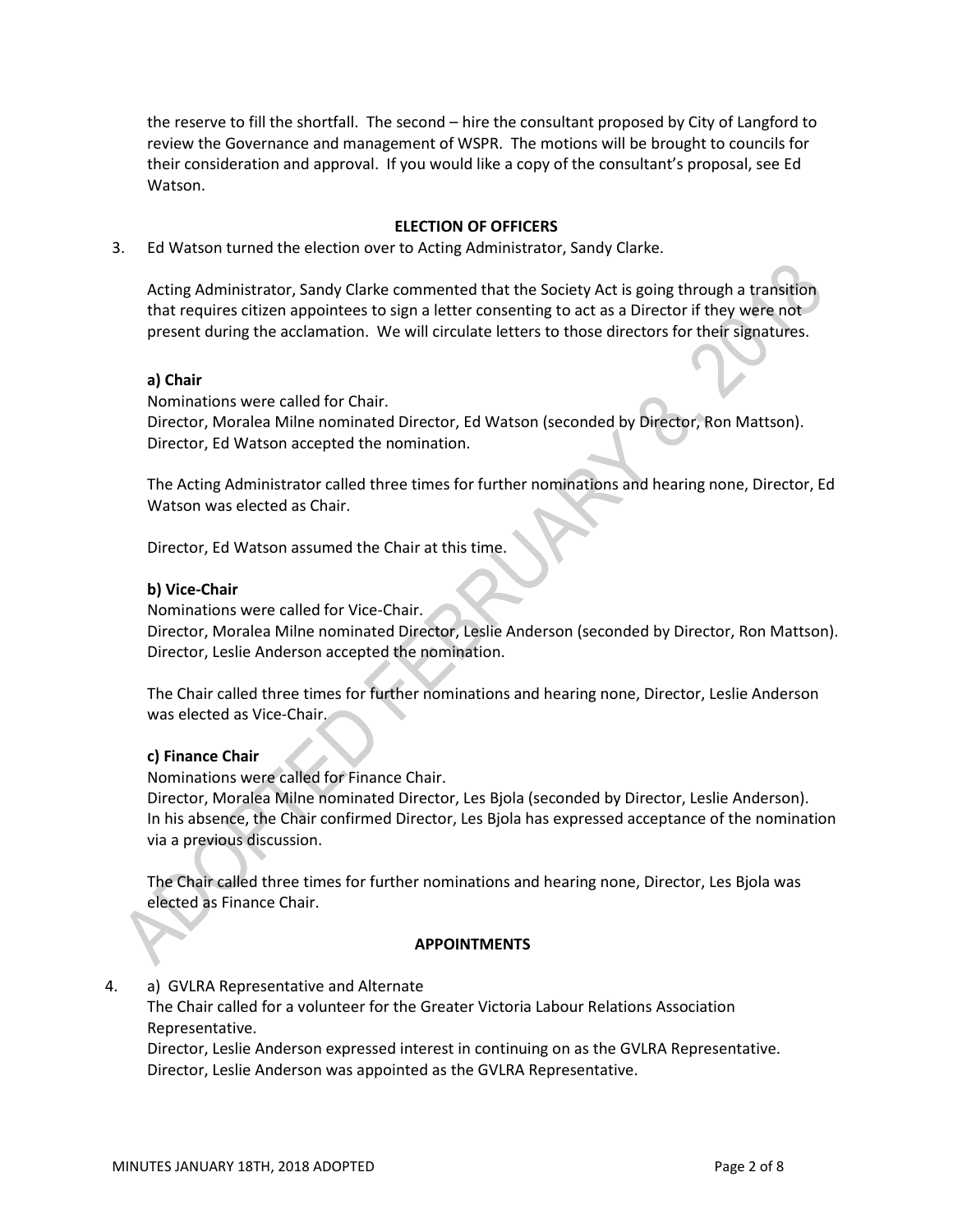The Chair called for a volunteer for the Greater Victoria Labour Relations Association Alternate. Director, Ron Mattson expressed interest in continuing on as the GVLRA Alternate. Director, Ron Mattson was appointed as the GVLRA Alternate.

#### b) Standing Committees

Chair, Ed Watson asked that Directors remain on the same committees as previous, with a few changes.

The Chair and the Administrator announced the following appointments to the Standing Committees (Finance; Strategic Planning; Policy; Environment; Skatepark):

- **Finance:** Director Les Bjola (Chair), Director Al Hood, Director Moralea Milne, Director Leslie Anderson, and Director Ron Mattson.
- **Strategic Planning:** Chair Ed Watson (Chair), Director Jen Jakobsen, and Director Rob Martin.
- **Policy:** Director Lilja Chong, Director Moralea Milne and Director Lana LeBlanc.
- **Environment:** Director Moralea Milne (Chair), Director Lilja Chong, and Director Jenn Jakobsen.
- **Skatepark:** Director Ron Mattson (Chair), Director Al Hood, and Director Jenn Jakobsen.

Chair, Ed Watson proposed a new committee, Facilities Review, which would look at what services we provide, what the public is looking for, and how many people use each service. If you have an interest in serving on this committee, please talk to Chair, Ed Watson.

# **APPROVAL OF AGENDA**

5. *MOVED/SECONDED BY DIRECTORS STURGEON AND MATTSON THAT THE AGENDA BE APPROVED WITH THE ADDITION OF THE FOLLOWING:*

- An update to the Park and Ride under New Business (10c).

*CARRIED*

# **APPROVAL OF MINUTES**

6. *MOVED/SECONDED BY DIRECTORS HOOD AND STURGEON THAT THE MINUTES OF THE REGULAR MEETING HELD DECEMBER 14TH, 2017 BE ADOPTED. NO ERRORS, NO OMMISIONS CARRIED*

#### **PUBLIC PARTICIPATION**

7. N/A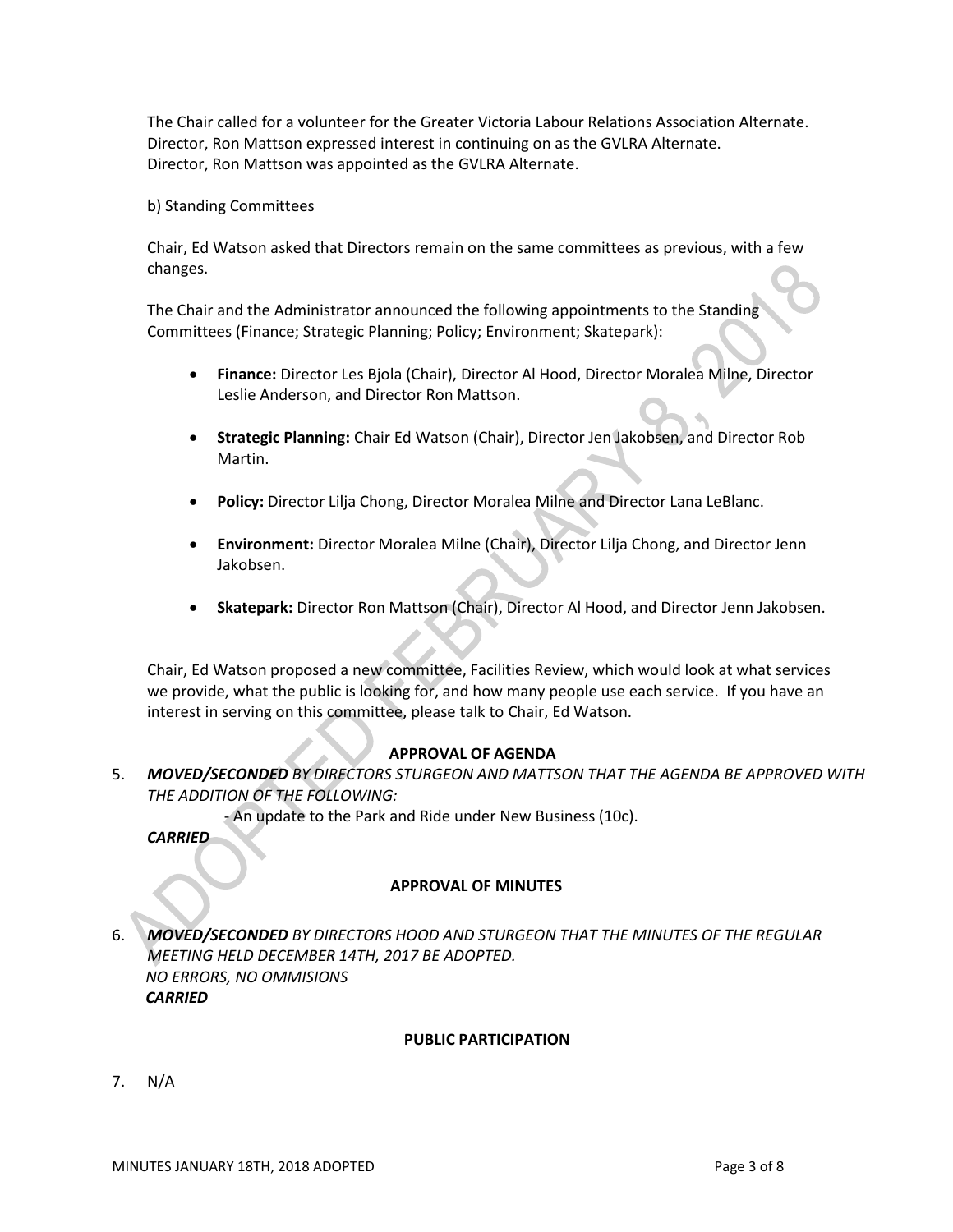#### **STANDING COMMITTEES**

#### 8. **a) Strategic Planning**

*Acting Administrator, Sandy Clarke commented that the current Strategic Plan is from 2016-2020. Each year, we provide quarterly updates.*

The Community Recreation team gave a PowerPoint and audio presentation, outlining the areas their portfolio covers and some highlights from each area.

*Discussion:*

*Director, Al Hood asked what WSPR is providing for teens?* 

*Recreation Program Assistant, Jeff Speed answered that WSPR provides a safe space for teens to hang out and play games like Wii.*

*Recreation Programmer (Youth and Teens), Carly Bryson commented that currently she is creating partnerships with schools like Belmont, and Royal Bay. Leadership courses during summer camps are being re-evaluated and changes are being made to include courses with life skills such as how to create a resume, attend an interview, and participate in group dynamics. At this point, we are talking with youth and staff at the schools, asking what they want so we can provide the requested programs.*

*Recreation Programmer (Youth and Teens), Carly Bryson commented that the Neighbourhood Learning Centre at Royal Bay has a space that teens can use during lunch and after school. They often use the space to hang out and relax. We are looking to develop the space further.*

*Recreation Coordinator, Nicky Brown commented that the teens are looking for an unstructured space such as a gym to hang out in. We have access to the school gyms but the kids don't want to go back to the school to hang out.*

*Recreation Programmer (Youth and Teens), Carly Bryson commented that she is also talking with youth at non-traditional schools to find out what they are looking for as well. Hoping to partner with the schools and possibly provide transportation to WSPR in order to provide them with activities such as the pool or weight room. Our aim is to figure out whether transportation or cost is the barrier and how we can help to get them engaged.*

*Recreation Programmer (Youth and Teens), Carly Bryson commented that the Inter-Municipal Committee met to discuss using the resources of the other recreation centres. Recently, we used the Boys and Girls facility for the Snow Ball Dance and we are discussing the possibility of using a gym within a recreational space to hold a dodge tournament. We are also looking at ways to bring youth to our spaces.*

*Director, Allen Sturgeon asked if similar programs being held at Royal Bay will be held at Belmont.*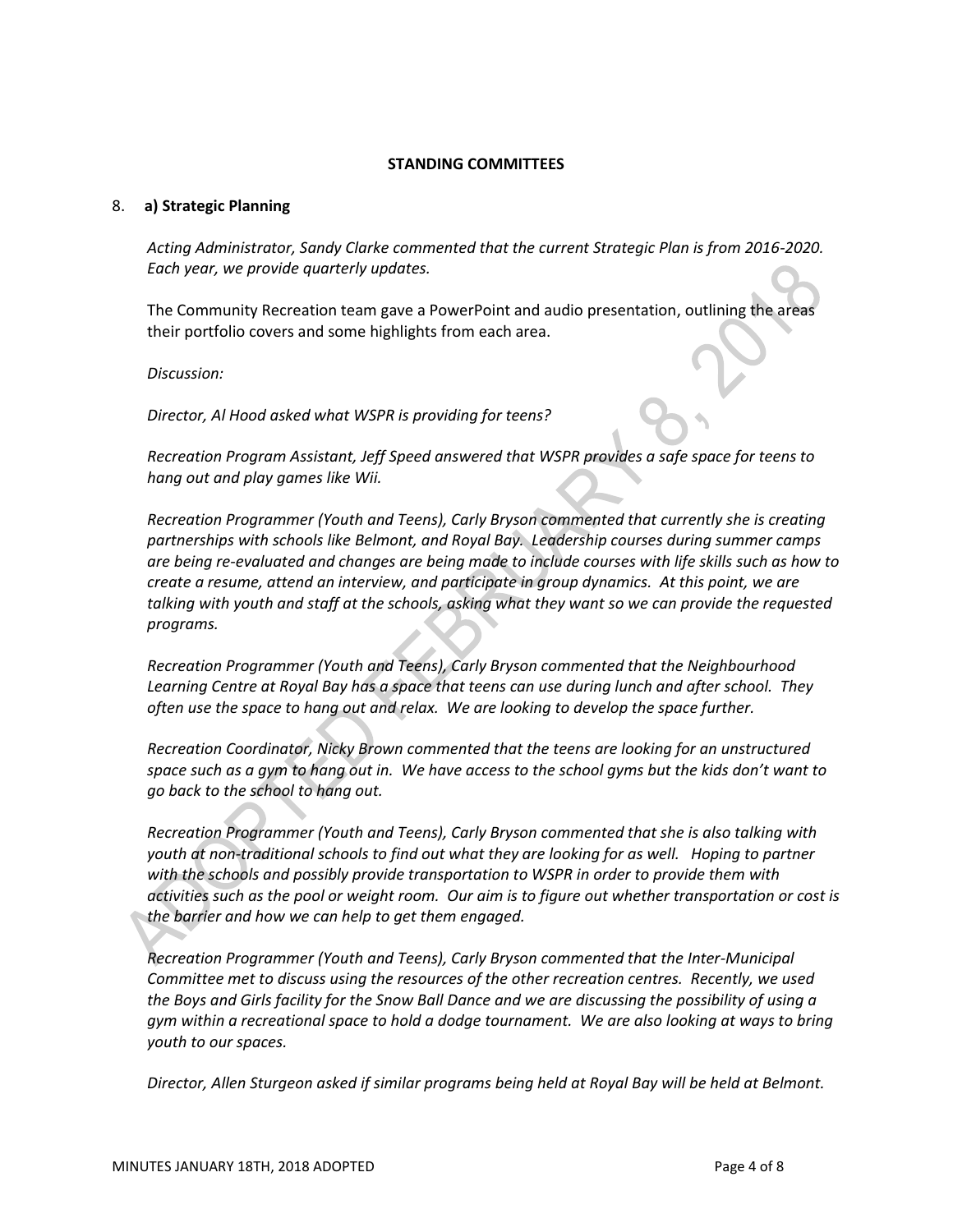*Recreation Programmer (Youth and Teens), Carly Bryson commented that this is our hope. She is talking with the Belmont School Principal tomorrow to discuss options. We would like to see them have a space where youth could wait for the bus or a lunch time program could be provided. Belmont youth may have different needs. We are hoping to hear from the staff and students as to what kind of programs they would be interested in.*

*Director, Lanny Seaton commented that the rugby team is no longer using the dry floor at Westhills. That space may be available for use for WSPR programs.*

*Chair, Ed Watson asked if the numbers for the pottery programs are growing.*

*Recreation Programmer (Arts and Culture), Katherine Salmons commented that, yes the waitlists for the arts programs are growing and the numbers in the dance classes have doubled.*

*Chair, Ed Watson asked if there is an increase in numbers in the general programs.*

*Recreation Coordinator, Nicky Brown commented that there is lots of ebb and flow with the different age groups each year.*

*Director, Leslie Anderson thanked the Community Recreation Team for their presentation.*

*Director, Ron Mattson also thanked the Community Recreation Team for the programs they are providing youth in the community.*

#### **b) Skatepark**

*Chair, Ron Mattson highlighted the following from the report included in the Agenda Package:*

- New Line is firming up its 12 week process for the conceptual design.
- A project start-up meeting is planned for Monday, January 22<sup>nd</sup> at 6PM in the boardroom of the JDF Recreation Centre.
- A workshop will be held in March to provide 2D drawings for public feedback.
- A second workshop will be held in April to present a 3D rendering of the skatepark and receive feedback.
- Design project completion is anticipated for May.

**c) Policy**

# $N/A$

# **d) Environment**

*Chair, Moralea Milne commented that she has been talking with Bryan Woods and Lana Carlson regarding including interpretive signage on the trail.*

#### **e) Finance**

*Acting Administrator, Sandy Clarke highlighted the following:*

- Acting Administrator, Sandy Clarke sent a budget review report in the Agenda Package.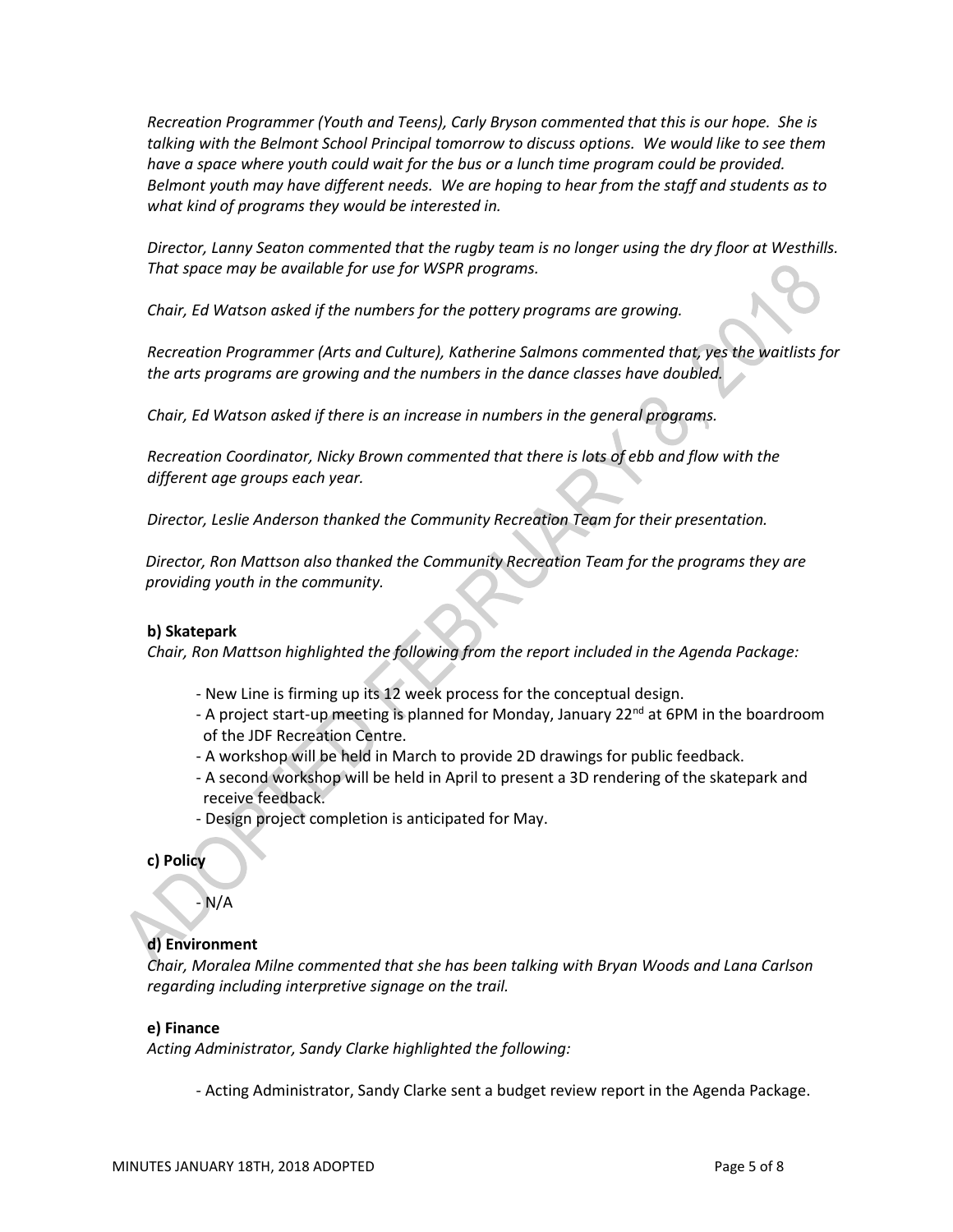- The 2018 budget that was last approved and sent to councils included a 4.15% increase.

- A special meeting was held on December 15<sup>th</sup> with the Mayors and CAOs:
	- A proposal for a review of the governance and management of the recreational facilities operated by WSPRS was discussed.
	- A motion was passed to revise the budget and hold the requisition at \$0 for 2018 while a review of the governance was done. The budget shortfall would come from the reserve fund. This motion would result in an increase in the reserve transfer of \$206,445 with an additional \$21,406 due to the withdrawal of the Electoral district, for a total of \$227,851. KPMG was able to confirm the status of the reserve, and that the society can use the reserve for this purpose.
	- The 2018 Budget Package you have received has the following changes:
		- o The amended requisition dollars are back to the values from 2016 minus the \$21,406 from the CRD's contribution and the transfer from the reserve totalling \$227,851 has been inputted, to offset the budget shortfall.

*Discussion:*

*Director, Moralea Milne commented that the District of Metchosin has already passed the 2018 budget as it was presented previously. Will you be sending the revised 2018 Budget to Councils?*

*Acting Administrator, Sandy Clarke stated that the Mayors made the motion to revise the budget. We have revised the budget and are requesting that the Board of Directors recommend the updated budget. It will then be sent to all respective Councils.*

*Director, Ron Mattson commented that the Board of Directors needs to vote on the revised budget presented.*

*Director, Allen Sturgeon asked how much funding was in the reserve account currently.*

*Manager of Finance, Grant Brown commented that there is approximately 2.1 million.*

*MOVED/SECONDED BY DIRECTORS SEATON AND MILNE THAT THE REVISED 2018 BUDGET PRESENTED BE APPROVED.*

*CARRIED*

**OLD BUSINESS**

 $9<sub>1</sub>$ 

#### **NEW BUSINESS**

#### 10. **a) Proposed 2018 Meeting Schedule**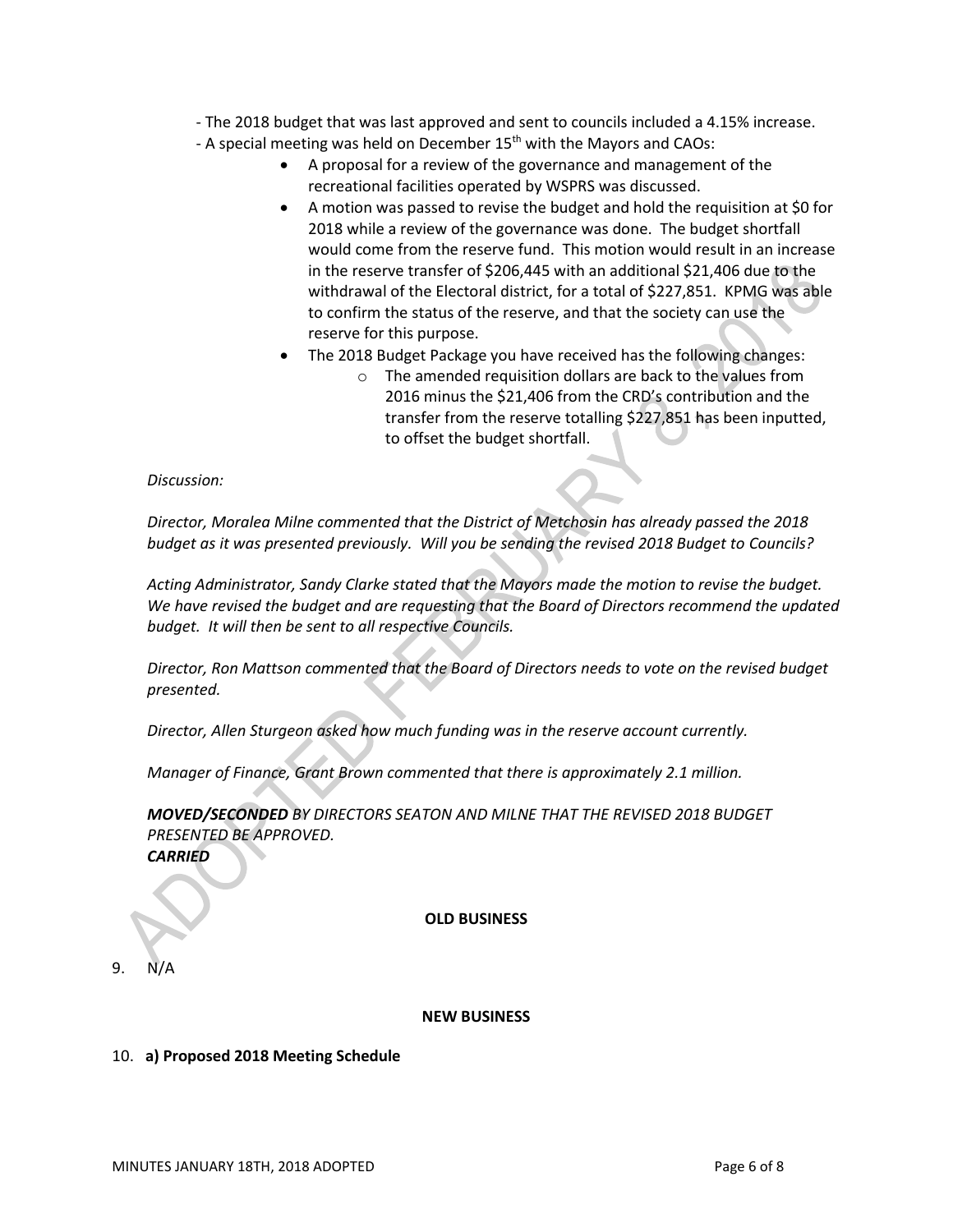Chair, Ed Watson commented that the 2018 WSPR Board of Directors meeting schedule was included in the Agenda Package and asked if there were any oppositions.

*Director, Moralea Milne commented that councils could potentially have a conflict in June and September.*

*Acting Administrator, Sandy Clarke commented that she would look into it.*

### **b) WSPR Facility Tour Dates**

Chair, Ed Watson commented that there is one new Board Member and if anybody would like a tour to contact Manager of Operations, Wade Davies. Once a date has been confirmed, an notification will be sent out to the Board of Directors.

*Manager of Operations, Wade Davies commented that he is happy to do more than one tour if that works better with everybody's schedules.*

#### **c) Park and Ride**

*Acting Administrator, Sandy Clarke commented that Manager of Operations, Wade Davies, Acting Administrator, Sandy Clarke, and the new Land Development Manager from the City of Colwood met to discuss the future of the land that is used for the Park and Ride.*

*Manager of Operations, Wade Davies commented that the land discussed is across from Wale Road, contains 120 stalls and is in the road allowance. At the moment, the City of Colwood can't do anything with the land. However, City of Colwood would like to bring it out of road allowance, and possibly re-zone it for future development. They have potential interest to build a medical building. This could cause issues with parking in JDF parking stalls from Park and Ride patrons.* 

*Chair, Ed Watson asked how many spots are in front of the Seniors Centre.*

*Manager of Operations, Wade Davies commented that there are 140 stalls. The lot is full during main programming.*

*Director, Ron Mattson commented that BC Transit is looking for another Park and Ride in the area.*

*Acting Administrator, Sandy Clarke commented that there is an Open House on February 1st at City of Colwood Municipality Hall, should you want to learn more about it.*

#### **FOR INFORMATION**

#### 11. **a) Human Resources Report**

*Manager of Human Resources, Brian Merryweather commented on the following:*

- Nothing to add to the report.

# *FOR INFORMATION ONLY*